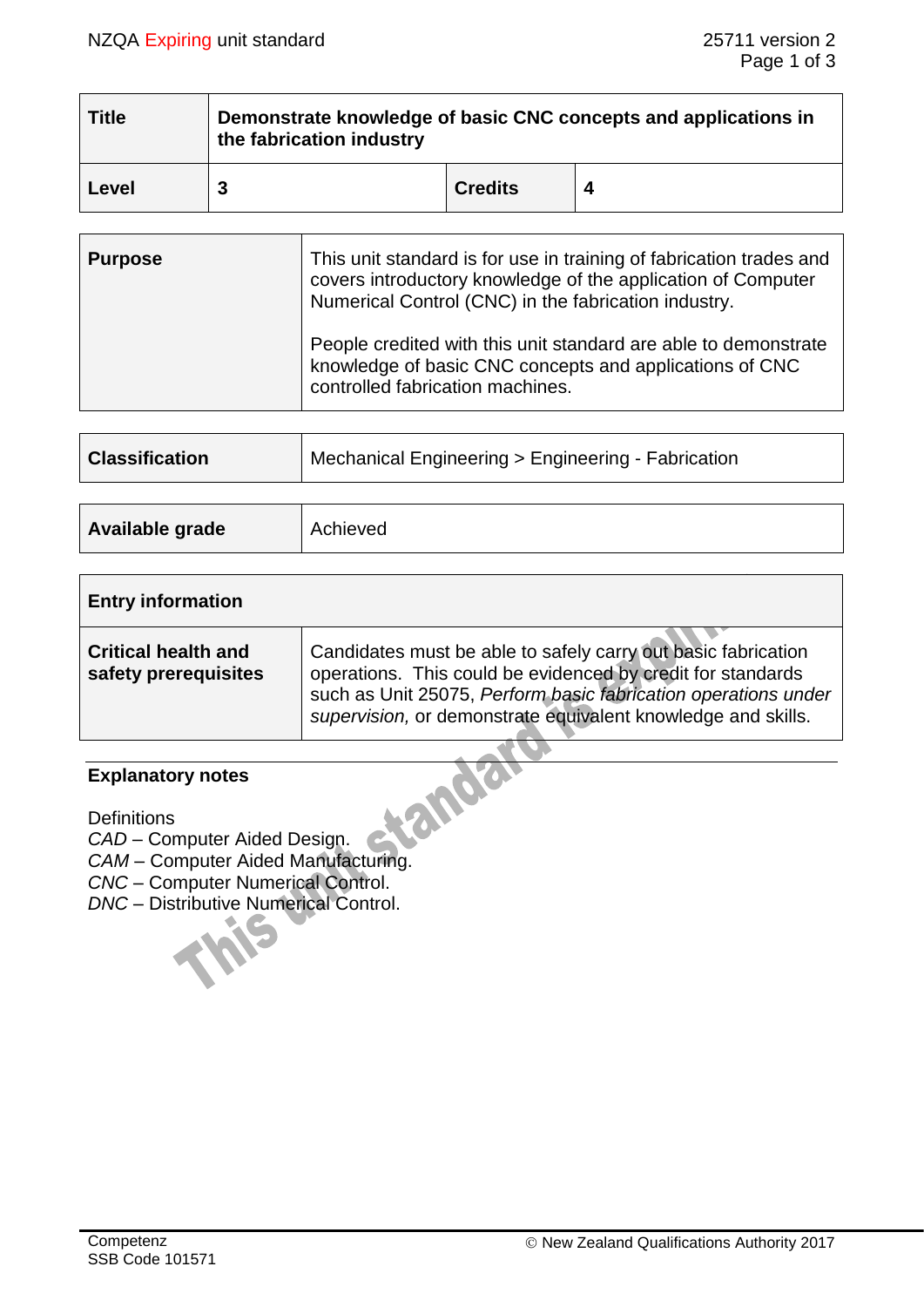## **Outcomes and evidence requirements**

## **Outcome 1**

Demonstrate knowledge of basic CNC concepts.

#### **Evidence requirements**

- 1.1 The major components and accessories of CNC machines are identified and their functions outlined.
	- Range controllers, memory, machines, program, inputs, outputs, tools, motors drives.
- 1.2 Typical programmable functions are identified.

- 1.3 Tool and workpiece movements are expressed in terms of Cartesian coordinates, and the purpose of the reference point (grid zero) is explained.
- 1.4 The interaction between CAD, CAM, and DNC in relation to modern production of components using CNC is outlined.
- 1.5 Potential hazards in the use of CNC machines, and methods of managing these hazards, are identified.

## **Outcome 2**

Demonstrate knowledge of applications of CNC controlled fabrication machines.

#### **Evidence requirements**

- 2.1 Advantages and disadvantages of CNC controlled fabrication machines are described and compared to manual control.
- 2.2 CNC controlled fabrication machines are described with reference to their applications and operations.

Range sheet metal benders, punching machines, laser cutters, plasma cutters, waterjet cutters, shears, press brakes.

| <b>Replacement information</b> |
|--------------------------------|
|--------------------------------|

## **This unit standard is expiring. Assessment against the standard must take place by the last date for assessment set out below.**

Range evidence of knowledge of 5 user-programmable functions is required.